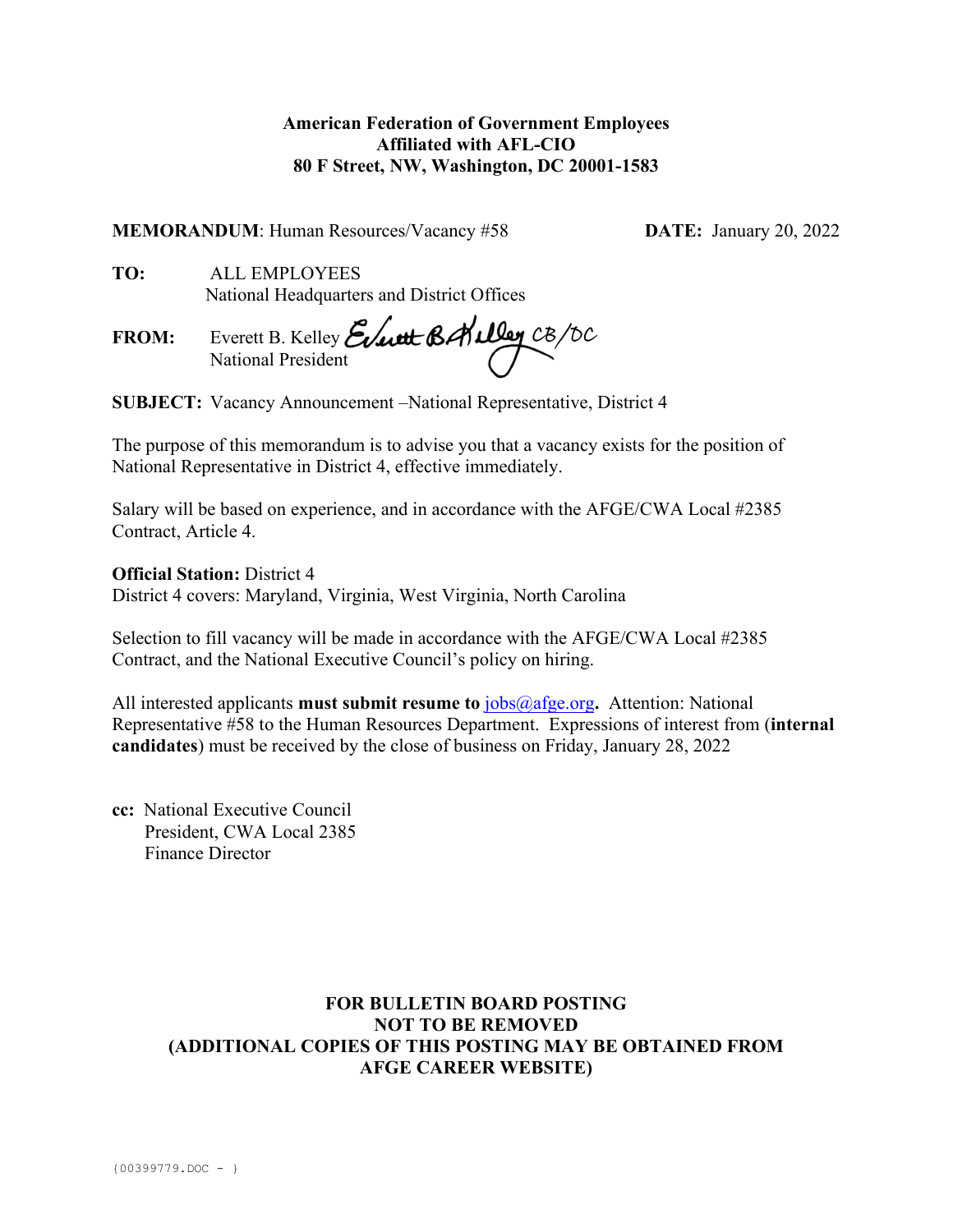#### **POSITION DESCRIPTION**

#### **American Federation of Government Employees (AFGE)**

| Department:                        | District 4                                        |
|------------------------------------|---------------------------------------------------|
| Location                           | Maryland, Virginia, West Virginia, North Carolina |
| <b>FSLA Classification:</b>        | Exempt                                            |
| <b>Position Title:</b>             | National Representative                           |
| <b>Date of Revision/Creations:</b> |                                                   |

## **I. INTRODUCTION:**

The district functions to organize Government employees into appropriate units of recognition, provide needed services, and to exercise general supervision over AFGE affairs within the states of the assigned District. This includes planning and conducting organization campaigns; resolving representational issues; assisting and training local officials and members in union administration, contract negation and administration, labor management relations, grievance, and appeal processes; and in the use of impasses, ULP's conciliation, mediation, and arbitration.

## **II. MAJOR DUTIES AND RESPONSIBILITIES:**

Incumbents perform the full range of employee and labor relations duties for an assigned area which requires the resolution of complex and controversial issues, a broad understanding of objectives and implications, the modification of guidelines, deviation from normal practices and procedures, and the use of innovative approaches. For example:

- 1. Plans and conducts organizing, and membership drives to establish new locals or build membership of established locals; provides direction and leadership to the campaign. Secures professional assistance from NVP or National Office in situations where AFGE is being seriously challenged by another union. Distributes literature, addresses prospective members, and solicits membership and dues check-off applications. Represents AFGE in unit determination issues before Regional FLRA officials and participates in the development of briefs or related materials if an appeal is warranted.
- 2. Attends local and district meetings to identify and resolve difficult and controversial local problems. Devises basic and advanced district training programs and conducts courses in the Federal Labor movement; leadership and steward training; collective bargaining techniques and procedures; organizing efforts; grievance arbitration; filing unfair labor practice charges; and the use of impasses, conciliation, and mediation. Regularly participates in district-wide seminars and National Office staff training programs.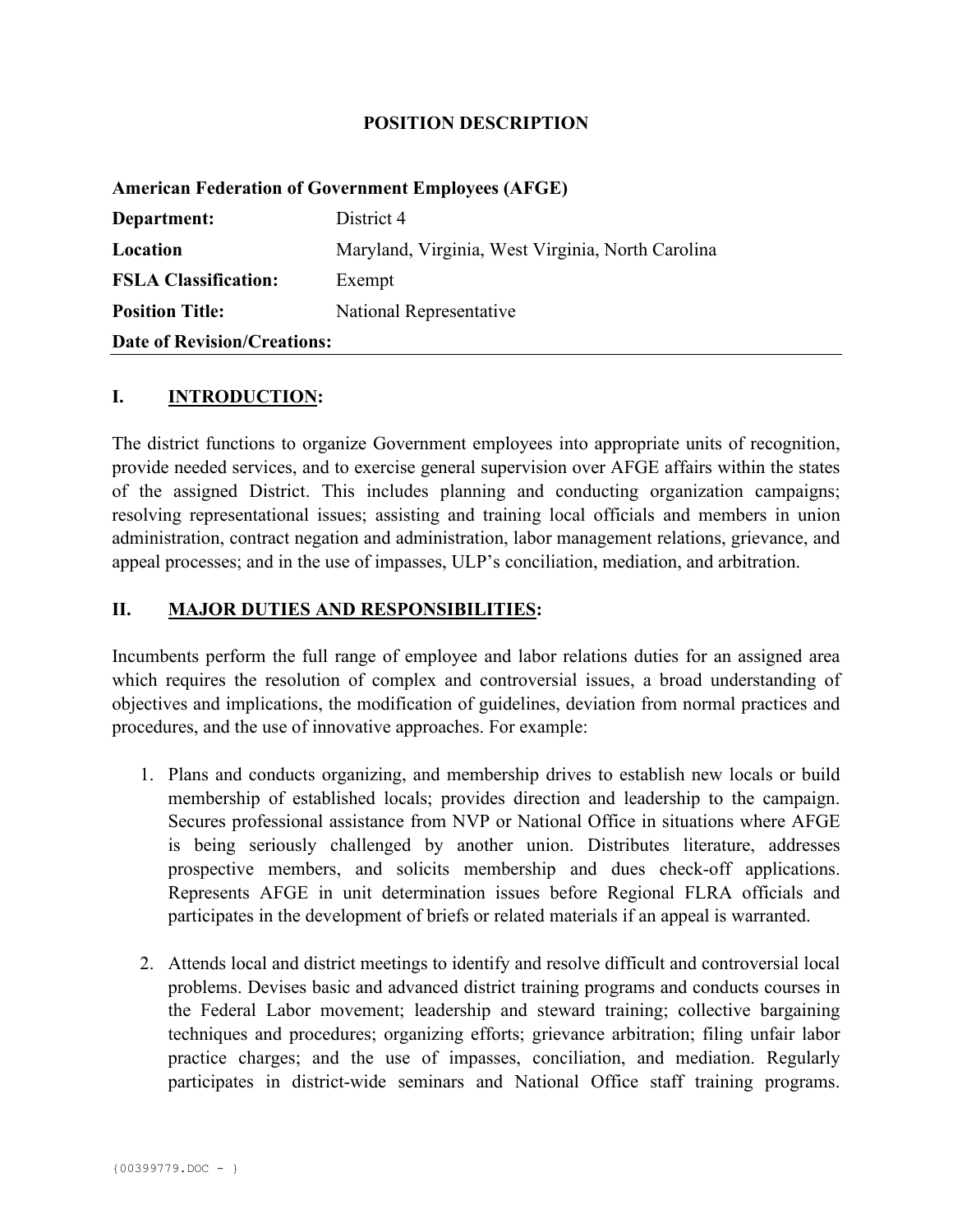Assures that district programs are updated regularly to incorporate change in personnel policies, functions, precedents, and case law.

- 3. Frequently represents employees in predominately complex grievances and appeals resulting from employee, dissatisfactions, contract violations, adverse actions, classification appeals, and other disputes. Attend preliminary meetings to clarify issues. Conducts hearings, makes opening statement, questions, and cross-examines witnesses, and makes closing arguments. Regularly prepares and submits briefs to the Appeals Review Board or similar tribunal to have unfavorable decisions reconsidered. Cases often include issues not covered by specific laws, policies, procedures, and precedents demanding innovative research and development.
- 4. Regularly serves as Chief Negotiator for the negotiation of contracts. Drafts contract proposals taking into consideration the desires of the unit, management's position, and move both parties toward a reasonable settlement. Decides negotiability issues for the local and skillfully uses the full range of collective bargaining techniques including impasse and mediation and conciliation services.
- 5. Investigates unfair labor practices and prepares actual charge letters, formal complaints, and processes the complaints to successful conclusions by utilizing the hearing procedures of the Federal Labor Relations Authority, or procedures of other appropriate authorities.
- 6. Investigates complaints against district and local officials. Collects data, evidence, statements, affidavits, prepares an analytical report citing problems, facts, conclusions, and recommendations. Refers matters that cannot be resolved informally to the NVP for appropriate action. Upon appointment, serves as a local or council trustee.
- 7. Carries out AFGE policies by reviewing local's constitutions, financial reports, and properly advises locals as to how to administer a local union, in accordance with applicable AFGE and Federal Regulations and laws.

## **III. CONTROLS OVER WORK:**

The National Vice-President assigns a specific area, defines objectives, priorities, deadlines, and provides assistance with unusual situations which do not have clear precedents or procedures. Thereafter, employee is responsible for planning and carrying the assignments, resolving conflicts as they arise, and coordinating work with others in the local and district. Work is reviewed in terms of effectiveness in meeting requirements or expected results.

# **IV. QUALIFICATIONS:**